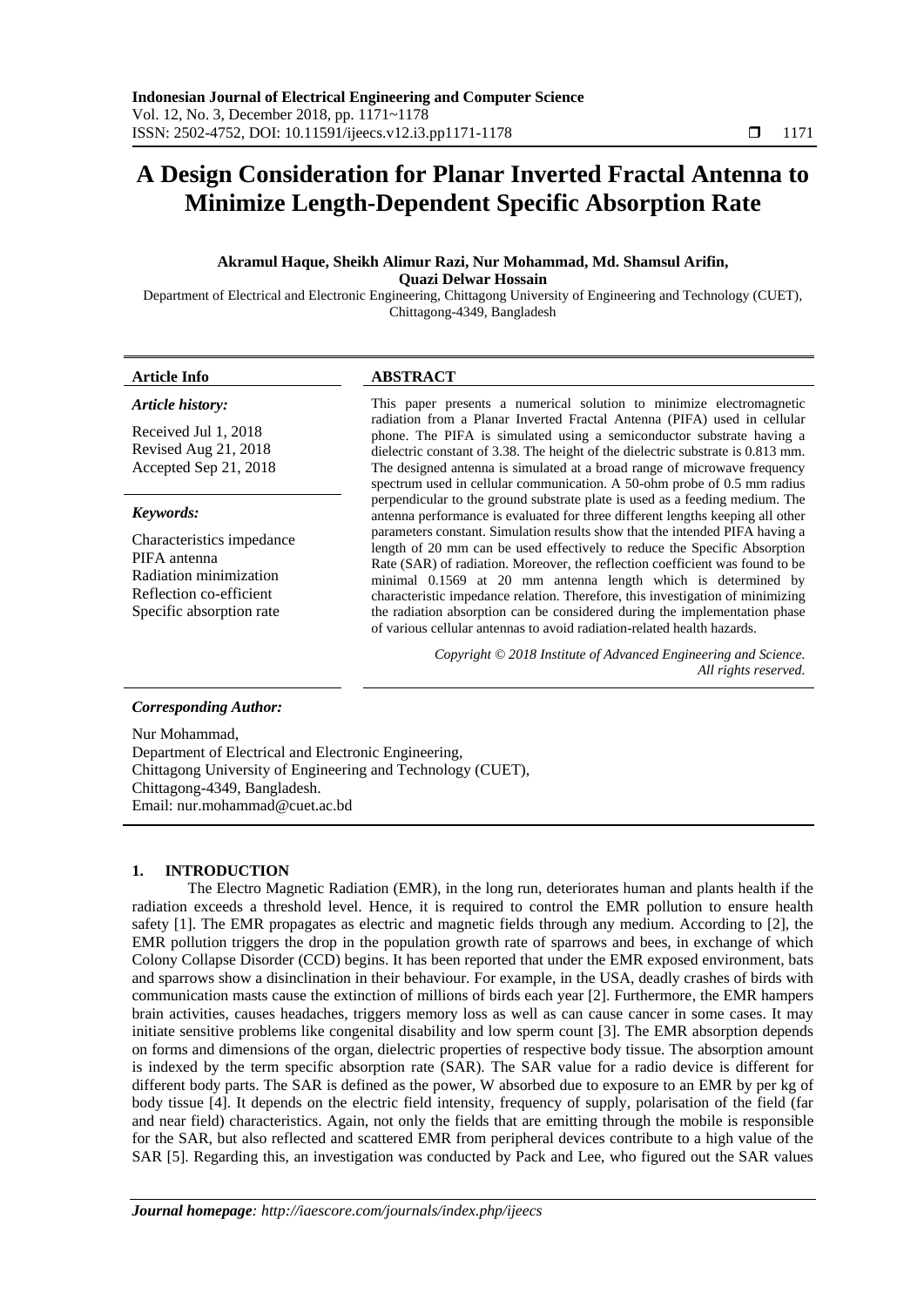for several sizes and shapes of head. They examined by using finite difference time domain method for a broad range of frequency ranging from 835 to 1,765 MHz. [6].

In various research, authors found the sources of EMR and corresponding health issues [7-11]. Akihiro Tateno and Kensuke in their study found that mobile phones and tablet computers are two of the prime sources of the EMR pollution [10]. The power level of the EMR source and the distance between the source and receiver are the two significant variables that define the power density at a specific spot. The consistent growth of the mobile company as well as its user, the EMR pollution has indeed become a significant concern for humanity and the environment.

To minimise the adverse effects of the radiation, scientists and researchers are proposing different techniques and methods. In [7], Jalal J. Hamad Amin presented a resolution to implement optical fibre communication, replacing current microwave communication, which is costly for developing countries. The author also shared some tips and tricks for using cell-phone, which can reduce the probable detrimental effects of the EMR, however, ignored to way out to reduce the amount of radiated EMR. Yusuf Abdulrahman Sambo and et al. in [9] investigated multiple aspects including SAR shielding, Beam forming processes along with the installation of massive MIMO that can lessen the amount of radiation.

Recently, a Planar Inverted Fractal Antenna (PIFA) is reported in the literature to control the EMR level [12]. The PIFA is a sort of linear Inverted F-Antenna, a monopole antenna used in wireless communication [13]. It is manufactured by setting a metallic patch over a bed of dielectric, which is supported on a ground plate. The feeding method of the metallic patch is done either by adding microstrip transmission line or by a probe. Easy fabrication, low cost and small weigh are the reasons behind the massive using scenario of PIFA in the mobile industry.

Researchers are investigating ways to reduce the amount of EMR radiation from the cellular phones by incorporating new design strategies of the PIFA. Some recent studies revealed that the detrimental impacts of EMR radiation from the PIFA could be minimised by reducing the SAR [14-16]. In [8], Sang-il Kwak and et al. showed a process of designing PIFA with the artificial magnetic conductor. The SAR reduction mechanism was introduced considering a wideband code division multiple access bands, and a 43% SAR reduction was obtained at the centre frequency. The same authors in their earlier publication [11], proposed two types of electromagnetic band gape model for SAR reduction of the EMR radiation. However, both the studies disregarded the effect of antenna length on the SAR reduction. To fill this gap, this paper proposes a PIFA, and its length is calibrated to find the dependence of SAR on the length. The SAR reduction empirical method is discussed, and the SAR values are measured for three different PIFA length, and the obtained results are compared.

Some of the other variables such as shorting pin width, probe feed radius, the distance between the shorting pin and the probe, the substrate material and the insulator height have less significance on the SAR [17]. Thereby impact of these variables is disregarded in this study.

In the next section methodology for this research is outlined followed by the results and discussion in Section 3. The concluding remarks are provided in Section 4 at the end.

### **2. METHODOLOGY**

Table 1 enlists frequency band used in cellular communication. As seen in the table a broad spectrum of the high-frequency electromagnetic wave are used for different generation of communication technology [18]. Higher the frequency, the more the probability of energy being absorbed by body tissue. As the frequency of radiation increase, its ionization power also increases. Cell phone antennas are designed to transmit data at various frequencies depending on the communication generation.

Table 1. The frequency range of various telecom generation.

| Generation | <b>Frequency Range</b>                                                  |
|------------|-------------------------------------------------------------------------|
| 2G         | 869 - 890 MHz (CDMA), 935 - 960 MHz (GSM900), 1805 - 1880 MHz (GSM1800) |
| 3G         | $2110 - 2170$ MHz                                                       |
| 4G         | 800 MHz, 2100-2600 MHz                                                  |

Due to resource limitation, the work is carried out by the Advanced Design System (ADS) simulation platform, because of its accuracy and easy-to-use interface. Figure 1 shows the diagram of a PIFA where L1 and L2 denote the length and width of the PIFA respectively, W is the width of the shorting pins, D is for the separation of feed and shorting pin, and h is the distance of PIFA above the ground plane. The antenna height, h is filled with an air substrate ( $\varepsilon$ r= 1.0). The shorting plate consists of a vertical conducting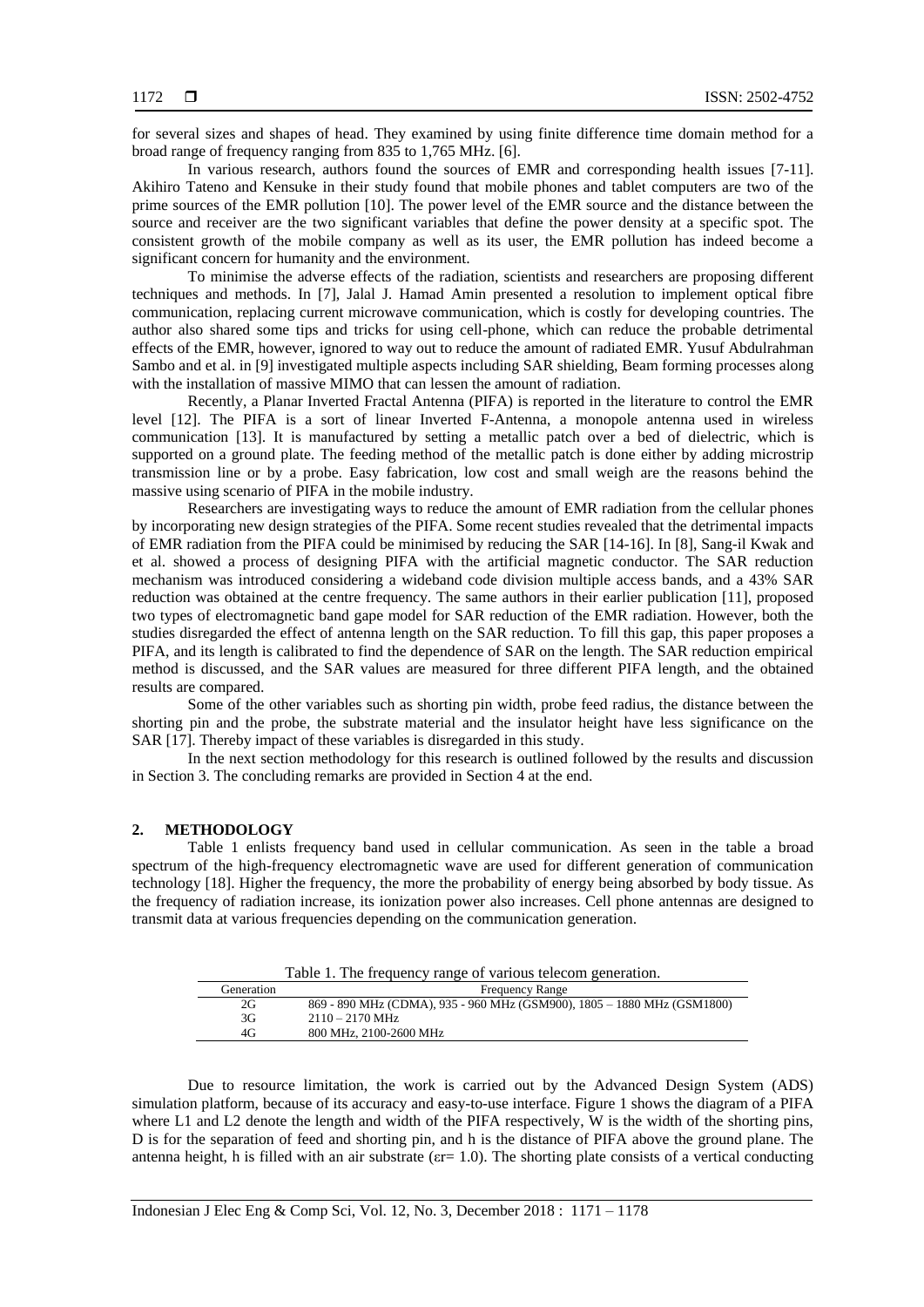strip, and it is used not only to connect between the patch and ground but also to support the whole antenna. The 50 $\Omega$  coaxial probe has a radius of 0.5mm and is fed in the centre line of the rectangular patch.



Figure 1. Planer inverted F antenna with a shorting plate

To reduce the SAR, the PIFA length L1 has been modified. Hence, this paper recommends the method of length reduction to minimise SAR. The designed PIFA has been printed over a Rogers' board and fed by a 50-ohm probe of 0.5 mm radius. The probe was perpendicular to the ground plate. Table 2 shows the design specifications of the PIFA. The Rogers board indicated in ADS as RO4003C has a dielectric constant,  $\epsilon$  of 3.38. The thickness of the copper plate is 0.5 mm. The area of the antenna is L1× L2, and the area of the ground plate is Lg×Wg. The air ( $\varepsilon$  = 1.00) is considered as the insulation layer. A shorting strip connects the patch antenna to the ground as well as supports the whole antenna.

| Table 2. Proposed PIFA antenna specifications |                                      |                       |  |  |
|-----------------------------------------------|--------------------------------------|-----------------------|--|--|
| SL. No                                        | Parameters                           | Specifications        |  |  |
|                                               | <b>Shape</b>                         | Rectangular           |  |  |
| 2.                                            | Frequency of operation               | 1.39-1.5GHz           |  |  |
| 3.                                            | Dielectric constant of the substrate | 3.38 (Rogers RO4003C) |  |  |
| 4.                                            | Height of dielectric substrate       | $0.813$ mm            |  |  |
|                                               | Feeding Method                       | probe feed            |  |  |

The operating frequency of the PIFA can be roughly determined by the following set of equations (1-3) [17].

$$
L_1 = \frac{\lambda_d}{4} = \frac{1}{4} \times \frac{c}{f\sqrt{\varepsilon_r}}\tag{1}
$$

$$
L_2 = \frac{c}{4f} \sqrt{\frac{2}{\varepsilon_r + 1}}\tag{2}
$$

$$
f = \frac{c}{4(L_1 + L_2)}\tag{3}
$$

Here, λd is the wavelength inside the substrate, εr is the relative permittivity, L1 and L2 are the length and width of the PIFA respectively, and c is the velocity of the EM wave.

The following set of equations provides the detail investigation on the SAR for antennas used in Wireless Communication [19]. The SAR has an inverse proportional relation with the return loss which is defined as the logarithm of the ratio of the incident power, Pi to the reflected power, Pr as shown in Equation (4).

$$
RL(dB) = 10 \log_{10} \frac{P_i}{P_r} \tag{4}
$$

*A Design Consideration for Planar Inverted Fractal Antenna to Minimize Length… (Akramul Haque)*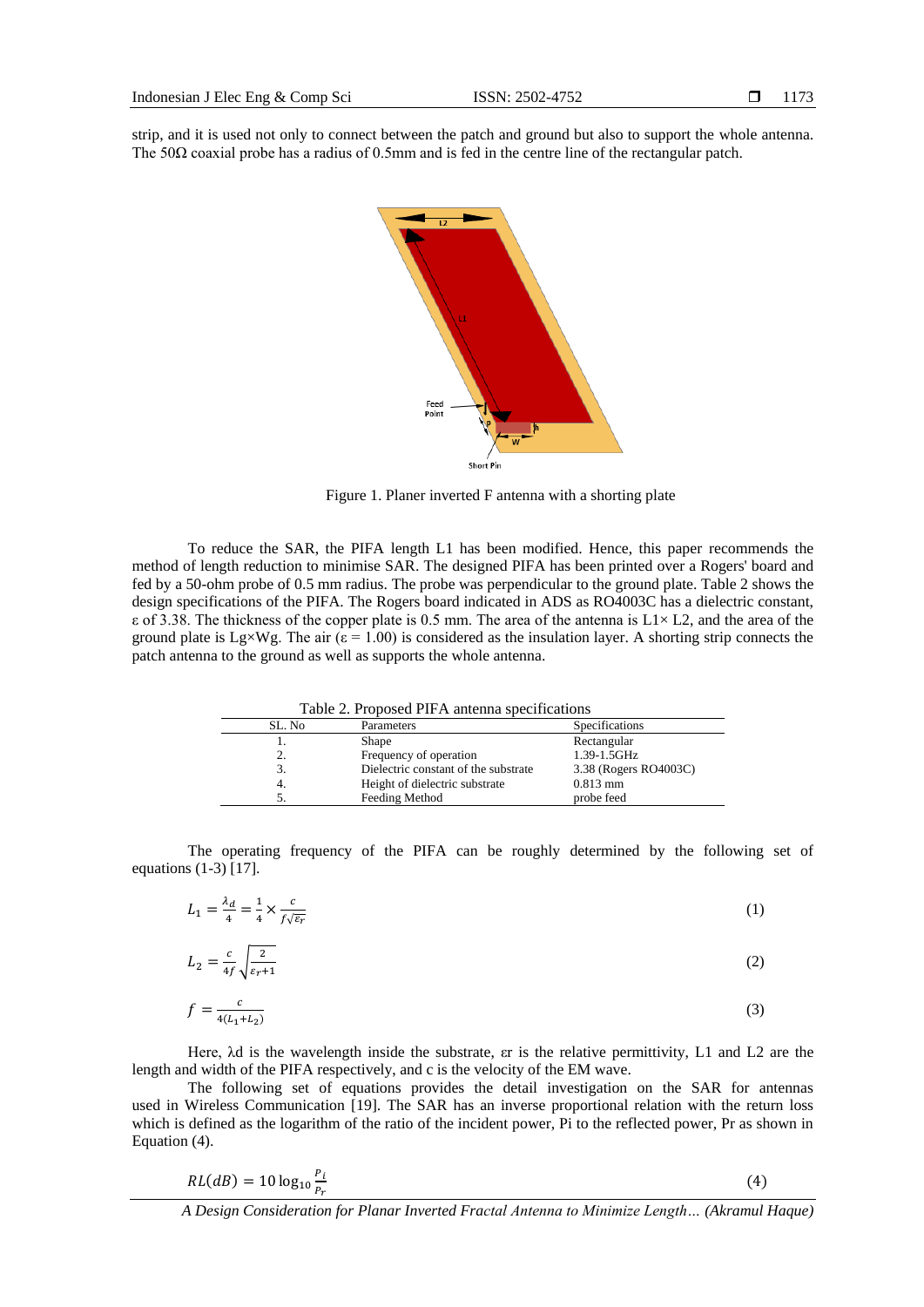The lesser the reflected power the higher is the return loss, and the lower is the SAR. The reflection coefficient also carries excellent information about the SAR value. It is the ratio of the reflected voltage to the incident voltage, which is also related to the antenna impedance ZL and characteristics impedance Zo as given by Equation (5).

$$
|\Gamma| = \frac{V_{reflected}}{V_{incident}} = \frac{Z_L - Z_0}{Z_L + Z_0} \tag{5}
$$

The SAR in terms of the electrical conductivity (S/m) of tissue (σ), the density of tissue in Kg/m3  $(\rho)$  and the intensity of the electric field (E) is presented by Equation (6).

$$
SAR = \frac{\sigma |E|^2}{2\rho} \tag{6}
$$

The normalized SAR is given by Eq. (7).

$$
SAR_{norm.} = \frac{SAR_{original}}{(1 - |\Gamma|^2)(1 - n_{rad.}^2)}
$$
\n<sup>(7)</sup>

Here, SARoriginal means the SAR value that is calculated using Equation (6) moreover, nrad is the radiation efficiency.

#### **3. RESULTS AND DISCUSSION**

This section presents the simulation results to analyse the performance of the designed PIFA. The length L1 is changed from 30 mm to 20 mm with a 5 mm equal decrement keeping the width L2 and other parameters constant. Several test trials have been performed to achieve an enhanced frequency match at each step. Shortening the patch antenna to the ground helps to match the impedance. However, it makes the radiation impedance reactive. Thereby, a capacitive top loading is used to minimise this effect. Figure 2 shows the 2D and 3D view of the designed PIFA antenna for 30 mm length. For brevity, similar views for other two lengths have not been provided in this paper.



Figure 2. The designed PIFA antenna for  $L1 = 30$ mm, (a) 2D view, (b) 3D view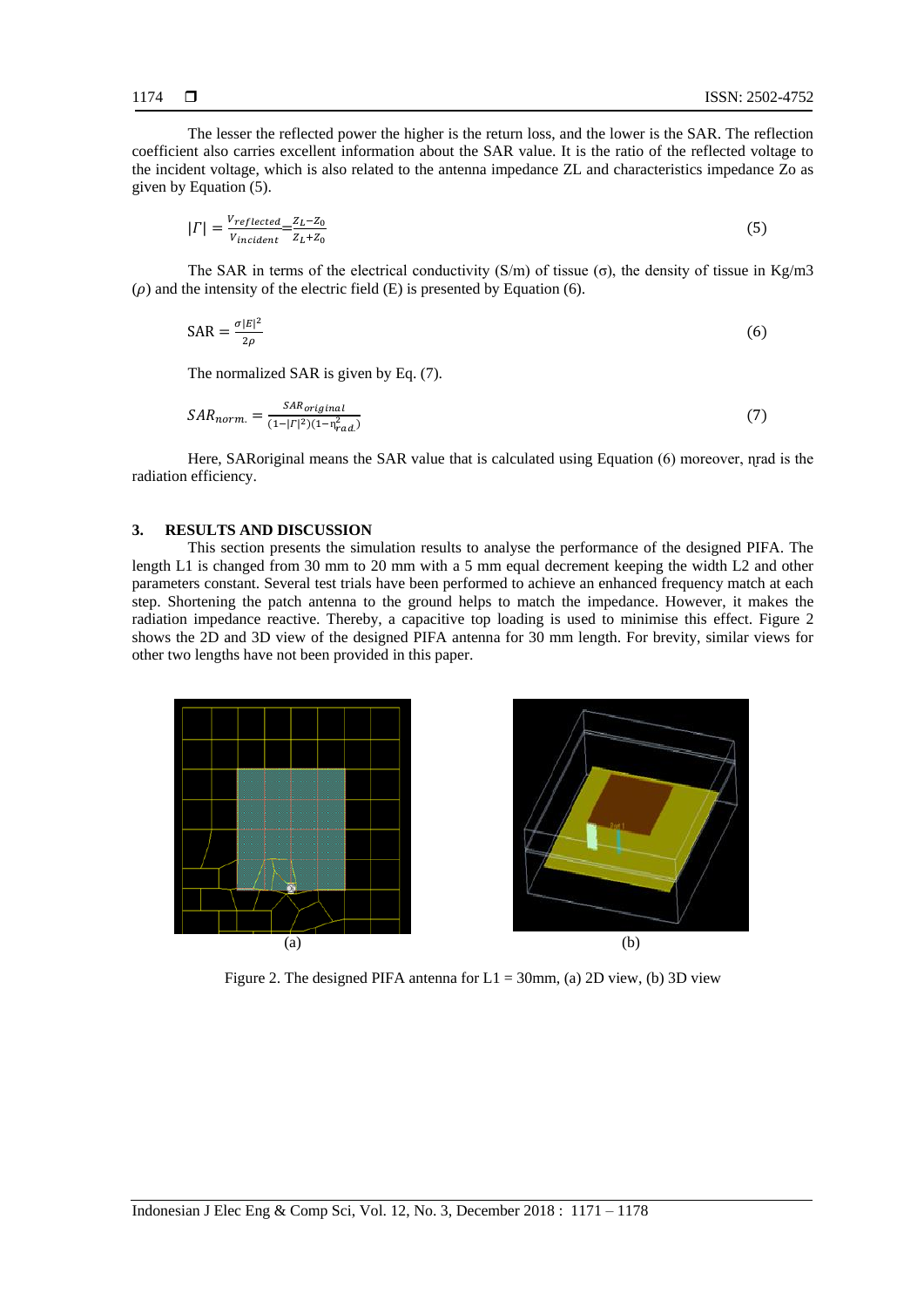

Figure 3. The return loss profile of PIFA antenna for  $L_1 = 30$  mm (a) Magnitude, and (b) phase angle spectrum

Figure 3 presents the simulation result. The magnitude and the phase angle spectrums of return loss for a broad range of frequency are shown in Figure 3(a) and 3(b) respectively. The actual magnitude of the return loss is the negative of the Y-axis values of the magnitude spectrum. As shown in Figure 3(a), the magnitude of the return loss is found the maximum of 14.436dB at 1.216 GHz. Figure 3(b) shows the corresponding the phase shift of around -20 degree. The line impedance ZL is calculated from the Smith chart shown in Figure 4. The reflection coefficient is calculated to be  $|\Gamma|=0.1753$  using Equation (5).



Figure 4. The Smith chart of PIFA antenna for  $L1 = 30$  mm



Figure 5. The return loss profile of PIFA antenna for *L<sup>1</sup>* = 25 mm (a) Magnitude, and (b) phase angle spectrum

*A Design Consideration for Planar Inverted Fractal Antenna to Minimize Length… (Akramul Haque)*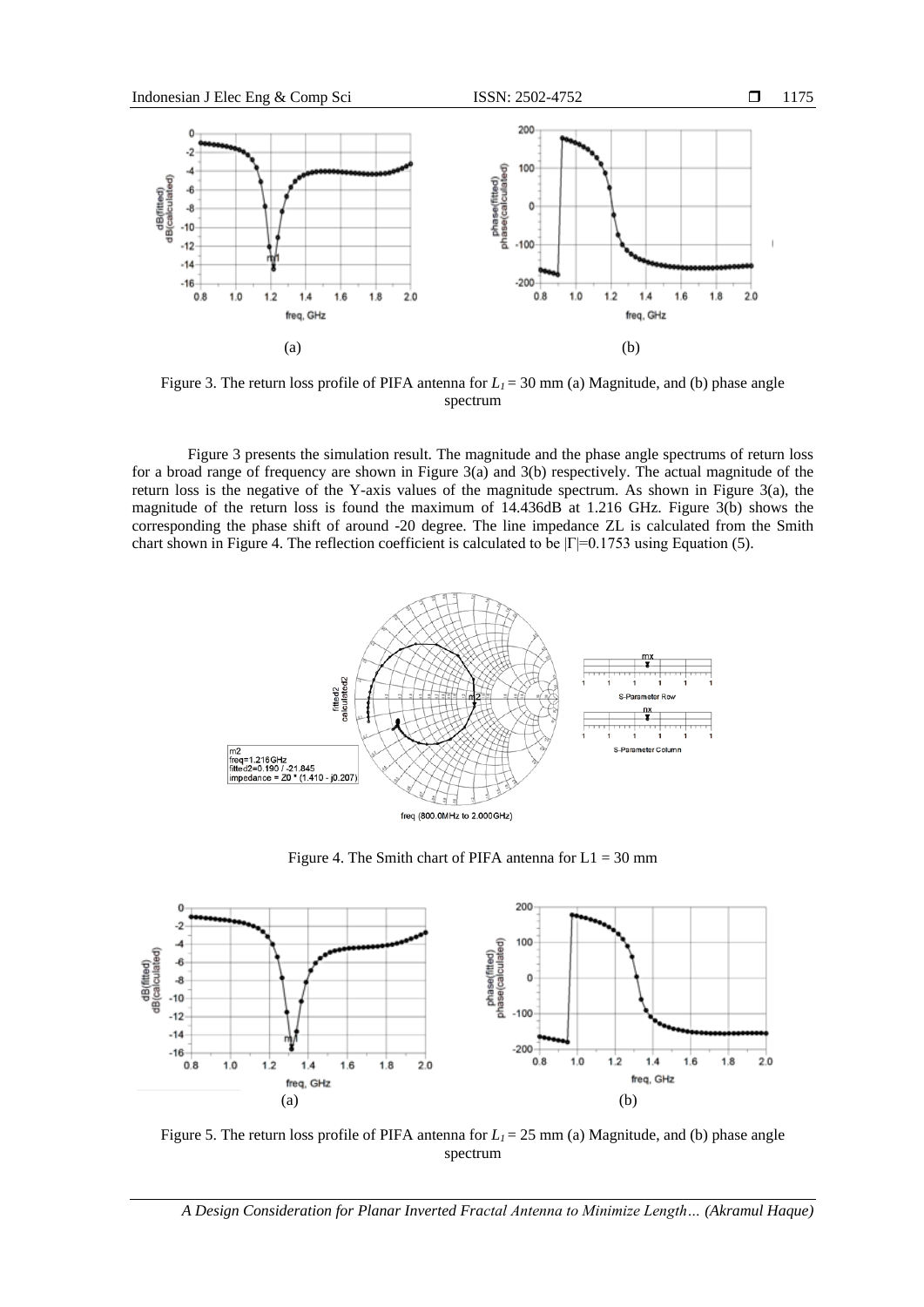The magnitude and phase angle spectrums of return loss for the 25 mm length of the PIFA are shown in Figure 5. As shown in Figure 5(a), the magnitude of the return loss is found the maximum of 15.566 dB at 1.314 GHz. Figure 5(b) shows the corresponding phase shift of around zero degrees. The line impedance ZL is obtained from the Smith chart shown in Figure 6, and the corresponding reflection coefficient is found to be  $|\Gamma| = 0.1661$ .



Figure 6. The Smith chart of PIFA antenna for  $L1 = 25$  mm



Figure 7. The return loss profile of PIFA antenna for  $L_1 = 20$  mm (a) Magnitude, and (b) phase angle spectrum



Figure 8. The Smith chart of PIFA antenna for  $L1 = 20$  mm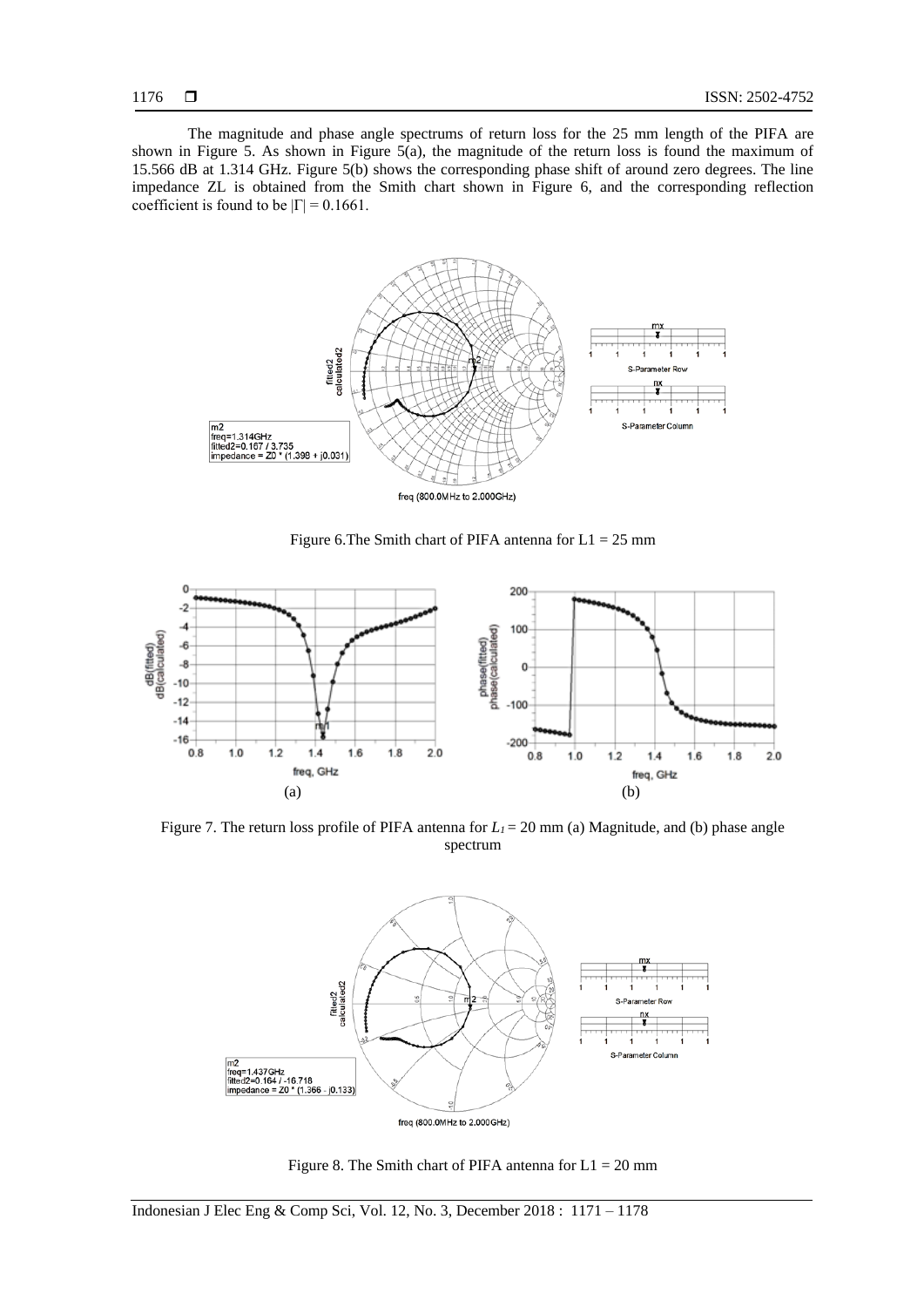Similarly, the magnitude and phase angle spectrums of the return loss for the 20 mm length of the PIFA are shown in Figure 7. According to the Figure 7(a), the magnitude of the return loss is found the maximum of 15.686 dB at 1.437 GHz. Figure 7(b) shows the corresponding phase shift of around -20 degree. The line impedance ZL is obtained from the Smith chart shown in Figure 8, and the corresponding reflection coefficient is found to be  $|\Gamma| = 0.1569$ .

In summary, the return loss is found the maximum, and the reflection coefficient is found minimum when the antenna length is 20 mm.

The measurement of antenna impedance by varying the length of PIFA is listed in Table 3. As seen in the table, the antenna impedance approaches to probe impedance as the antenna length decreases providing a better impedance matching at 20 mm. This signifies the robustness of the designed PIFA for the length above.

Table 3. Measurement of antenna impedance by varying the length of PIFA

| Length of PIFA | Antenna           |
|----------------|-------------------|
| antenna (mm)   | Impedance $(Z_t)$ |
| 30             | 71.25             |
| 25             | 69.92             |
|                | 68.62             |
|                |                   |

In summary, the return loss increases as the antenna length L1 decreases. Improved return loss signifies the diminishing of reflected power according to the Equation (4). This means that, for a certain amount of received power, the required amount of incident power is reduced, which in turn lessens the amount of transmitted power. Thereby the electric field is reduced. Consequently, the SAR reduces according to Equation (6).

From another point of view, it is observed that the reflection coefficient decreases with the reduction in antenna length which implies that, the reflected voltage also reduces. As the reflected voltage reduces, the incident voltage requirement is reduced for a fixed amount of the induced voltage in the receiver antenna according to Equation (5). As a result, the electric field intensity of antenna decreases. As seen in Equation (6), for a set value of tissue conductivity and density, the SAR also decreases. Equation (7) shows that the normalized SAR diminishes as well.

Though the phase difference between incident and reflected waves changes, however, this does not carry on any significant impact on SAR value. The Smith Charts show that significant changes in the length do not affect the antenna impedance noticeably.

#### **4. CONCLUSION**

In this paper, we have analyzed the length dependent return loss, reflection coefficient and specific absorption rate of EMR by varying the PIFA length. The PIFA is designed and simulated in ADS platform. The study revealed that the return loss increases while the reflection coefficient decreases, as the antenna length, decreases. Also, a decrease in the antenna length yields a decrease in the SAR value.

The key limitation of this length reduction is that the working frequency of the antenna changes with decreasing length which should be taken into account during the design process. This problem can be minimized by two methods: one is to increase the air gap between the ground plate and antenna, and the second one is to change the material of insulation layer.

#### **REFERENCES**

- [1]. Nehru V. "Global Wireless Spiderweb: The Invisible Threat Posed by Wireless Radiation". *1st ed. Gurgaon, India: Partridge Publishing, India*, 2016.
- [2]. Albert M. Manville II. "Impacts to Birds and Bats Due to Collisions and Electrocutions from Some Tall Structures in the United States: Wires, Towers, Turbines, and Solar Arrays—State of the Art in Addressing the Problems". In: *Problematic Wildlife: A Cross-Disciplinary Approach*. Angelici F. Arlington, VA, USA: Springer, Cham; 2016: 415–42. DOI: 10.1007/978-3-319-22246-2.
- [3]. Anon. "EMF Health Effects"., 2018. [Online]. Available: https://www.safespaceprotection.com/emf-healthrisks/emf-health-effects/cell-towers/. [Accessed: Mar. 21, 2018 ].
- [4]. Choi D, Shin C, Kim N, Shin H. "Design and SAR Analysis of Broadband PIFA with Triple Band". *Progress In Electromagnetics Research Symposium*. Hangzhou, China. PIERS, online 2005; 1: 290–3. DOI: 10.2529/PIERS041212211650.
- [5]. Hoque AKMF, Hossain MS, Mollah AS, Akramuzzaman M. "A Study on Specific Absorption Rate (SAR) Due to Non-Ionizing Radiation from Wireless/Telecommunication in Bangladesh".*American Journal of Physics and*